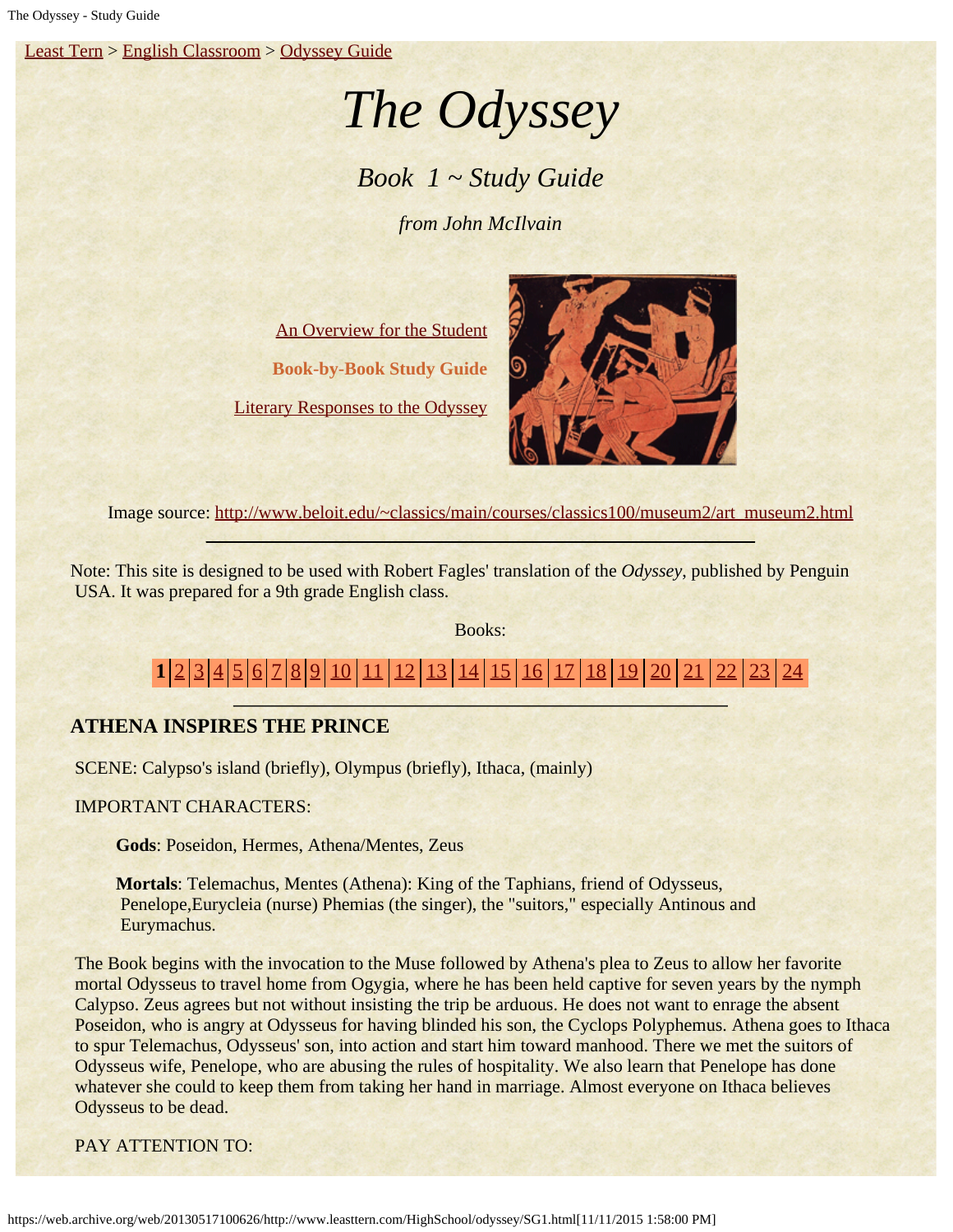- Invocation
- Story of Orestes (including Zeus' attitude toward of Aegisthus).
- The Gods' discussion of Odysseus. Who is on his side? Who is not? Why?
- What Zeus "rules."
- Problems of Odysseus: Where is he? Why? How long has he been away?
- Athena's disguise.
- Youth of Telemachus.
- The violation of hospitality
- Penelope's situation.
- Penelope's actions.

#### EPITHETS: Who is...

- "The bewitching nymph"
- "Son of Cronos"
- "Who marshals the thunderheads"
- "The clear eyed goddess"
- "Cool headed"

#### QUESTIONS:

- 1. What do you see as the attitude of the Gods' towards men?
- 2. What do you see as the attitude of the Greeks towards hospitality?
- 3. How would you characterize Telemachus at this point? What are his strengths?
- 4. What are his weaknesses?
- 5. How does Athena plan to affect Telemachus?
- 6. What tragic homecoming story do we hear of? How does it relate to the situation in Ithaca?
- 7. Who is Phemius?
- 8. How does Telemachus show strength with Penelope?
- 9. How does this relate to the visit of Athena?

#### QUOTES TO REMEMBER:

Sing to me of the man, Muse, the man (1) of twists and turns driven time and again off course, once he had plundered the hallowed heights of Troy.

But one man alone... his heart set on his wife and his return – Calypso the bewitching nymph, the lustrous goddess, held him back. (15) Recalling Aegisthus, Zeus harangued (36)

 the immortal powers: "Ah how shameless – the way these mortals blame the gods. From us alone, they say, come all their miseries..."

"Why, Zeus, why so dead set against Odysseus? "My child, what nonsense you let slip through your teeth. Now, (76)